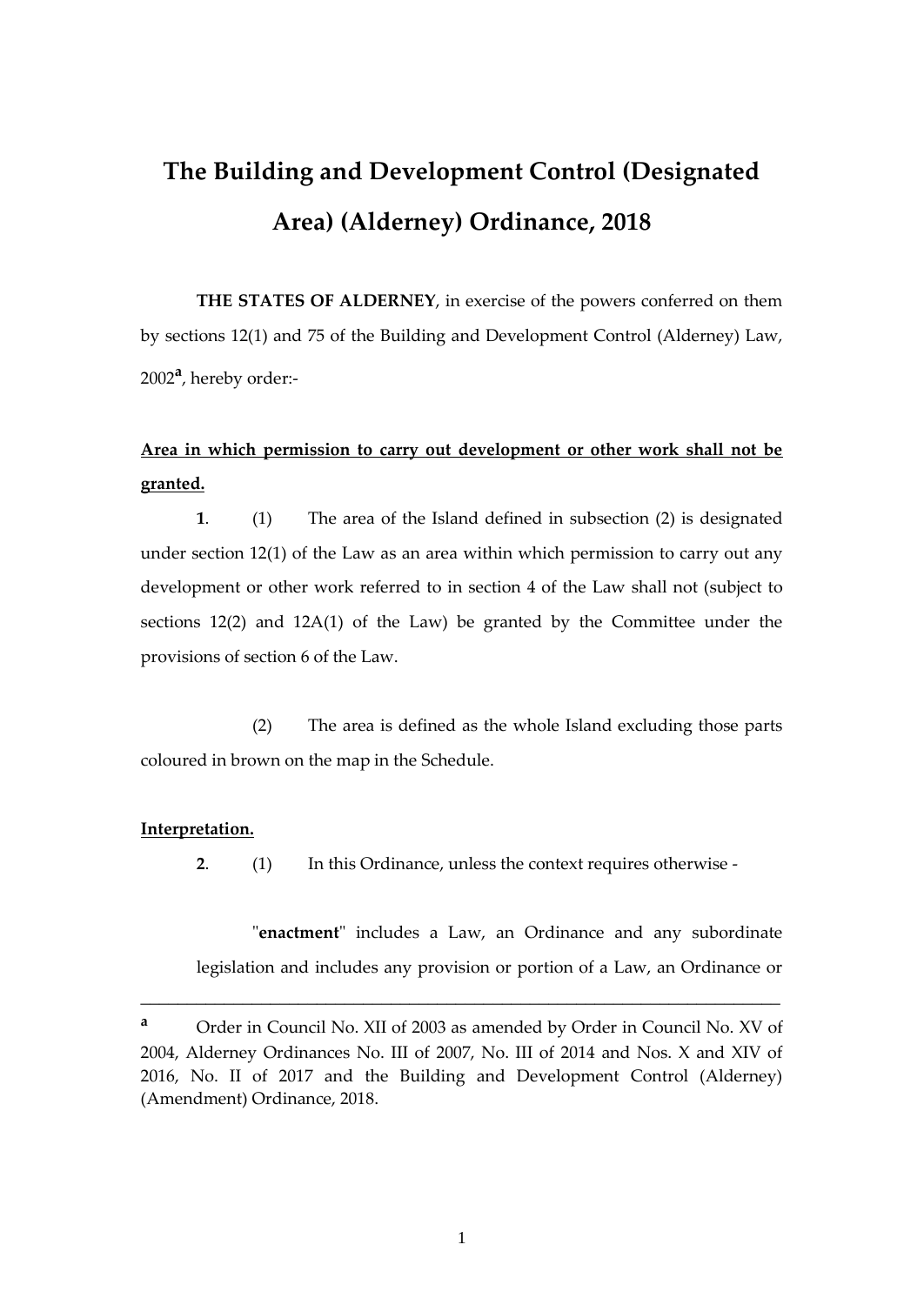any subordinate legislation,

"**the Law**" means the Building and Development (Control) (Alderney) Law, 2002,

"**subordinate legislation**" means any regulation, rule, order, rule of court, resolution, scheme, byelaw or other instrument made under any statutory, customary or inherent power and having legislative effect, but does not include an Ordinance,

and any other word or expression has the same meaning as in the Law.

(2) The Interpretation (Guernsey) Law, 1948**<sup>b</sup>** applies to the interpretation of this Ordinance.

(3) Any reference in this Ordinance to an enactment is a reference thereto as from time to time amended, re-enacted (with or without modification), extended or applied.

#### **Repeal.**

**3.** The Building and Development Control (Designated Area) (Alderney) Ordinance, 2016**<sup>c</sup>** is repealed.

\_\_\_\_\_\_\_\_\_\_\_\_\_\_\_\_\_\_\_\_\_\_\_\_\_\_\_\_\_\_\_\_\_\_\_\_\_\_\_\_\_\_\_\_\_\_\_\_\_\_\_\_\_\_\_\_\_\_\_\_\_\_\_\_\_\_\_\_\_

## **Citation and commencement.**

**4**. This Ordinance may be cited as the Building and Development

- **<sup>b</sup>** Ordres en Conseil Vol. XIII, p. 355.
- **<sup>c</sup>** Alderney Ordinance No. II of 2016.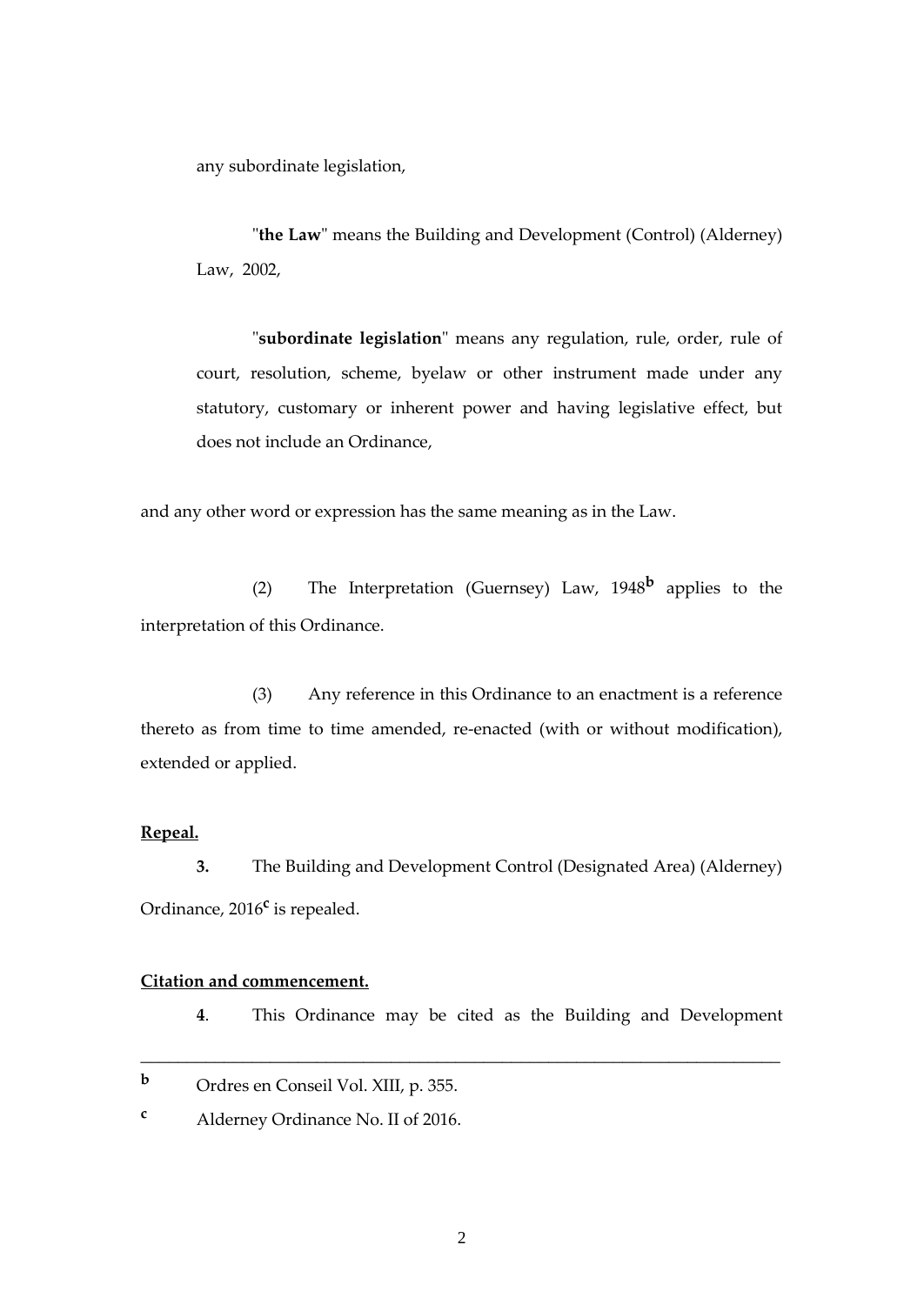Control (Designated Area) (Alderney) Ordinance, 2018 and shall come into force on the  $14^{\text{th}}$  March, 2018.